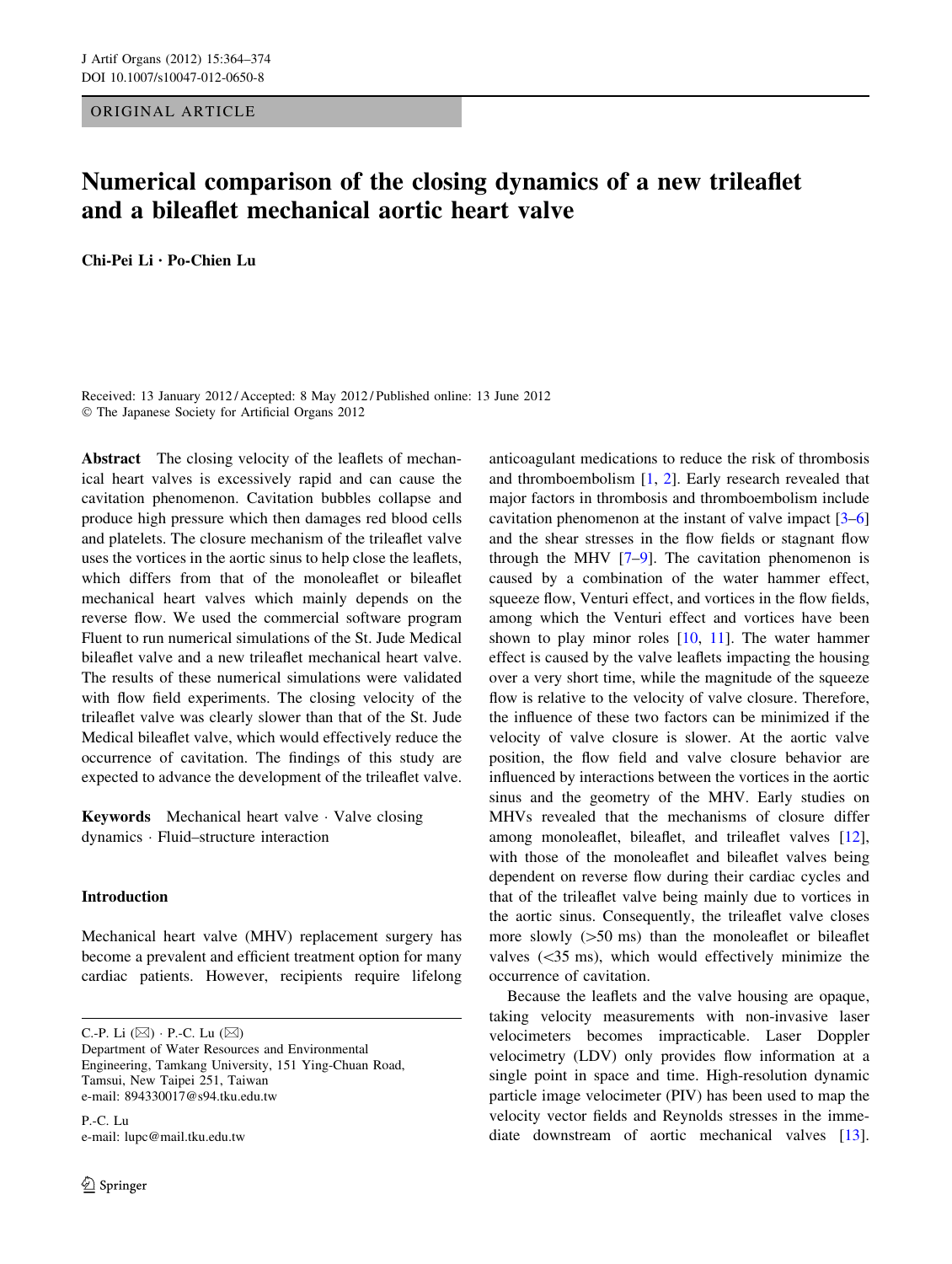However, it is acknowledged that due to intrinsic limitations the PIV can only provide two-dimensional (2D) cross-sections of the flow fields. High-resolution 3D measurements are very challenging to obtain due to both time and cost. For these reasons, numerical simulations have been more commonly applied in recent years to study the flow fields across MHVs  $[14–25]$  $[14–25]$ . Although numerical simulations are convenient to acquire data of flow fields across MHVs, the pulsatile flow and complex geometric structures of MHVs remain difficult issues to simulate.

In this study, the turbulence  $k-\omega$  model, which is suitable for a low Reynolds number and transitional flow, and the fluid–structure interaction (FSI) method by Nobili et al. [\[14](#page-10-0)] and Redaelli et al. [\[15](#page-10-0)] were applied to simulate the interactions between the leaflets and the fluid. The leaflet motion over the full cardiac cycle was computed, and the results were validated with experimental data [\[26](#page-10-0)]. A welldesigned numerical simulation model of leaflet motions and flow fields is expected to assist and improve valve design in the future.

## Materials and methods

In this study, a 27-mm new type trileaflet (TRI) valve and a St. Jude Medical (SJM) 27-mm bileaflet valve (Fig. 1) were used as the test valves mounted in the aortic position. The new design of the trileaflet artificial heart valve opens such that the blood flows hemodynamically through a single central orifice flow, which closely resembles the action of physiologic valves. The fan-shaped leaflets are curved to form a circular central orifice and maximize the effective area. On the annulus ring, there are three small projections with smooth round sockets on both sides that serve as the leaflet hinges. The leaflets themselves also have notches on opposite sides, which give each leaflet round pivots that fit smoothly into the sockets. When the leaflets close, the projections on the valve ring serve to block blood flow through the notches on the leaflets. The notches and ball-insocket hinges place the axes of rotation for the leaflets closer to the upstream side of the valve and increase the rotational inertia. The leaflets are freely suspended within the hinges, thus leading to lower mechanical resistance and more space for rotational motion when the leaflets open and close.

Figure [2](#page-2-0) shows the schematic diagram of the computational domain. The diameter of the aorta was 25 mm. The aortic sinus had a diameter of 36 mm and was axis-symmetric in shape. The total length of the calculating domain was 130 mm. The angles were  $25^{\circ}$  and  $85^{\circ}$  between the x-axis and the leaflet when the SJM valve was fully closed and fully opened, respectively. Therefore, the traveling angle between fully closed and opened was  $60^\circ$ . Similarly, the angles were  $45^{\circ}$  and 90° between the x-axis and the leaflet when the TRI valve was fully closed and fully opened, respectively. Hence, the traveling angle was 45°. Because of geometric symmetry and in order to save costs and time, only half of the computational domain was simulated with the SJM valve, and the faces in the middle plane were set to symmetric conditions. Similarly, only one-third of the computational domain was simulated with the TRI valve, and the faces in the connected plane were set to symmetric conditions. In real flow, the leaflets exhibit unsynchronized closing behavior, which requires separate calculations for each leaflet and creates more complicated flow conditions. From an experimental standpoint, measuring the full domain under those circumstances would be a separate study in turbulence statistics. As the primary aim of our study was to improve the trileaflet MHV design through numerical calculations, we assumed synchronized closing behavior to focus on individual leaflets.

The geometry and mesh were created with the software program Gambit 2.2, and the meshes consisted of tetrahedral grids of 0.5 mm size. The numerical simulations were calculated with the software Fluent 6.3, which uses the

Fig. 1 a Trileaflet (TRI) valve, b St. Jude Medical valve (SJM)

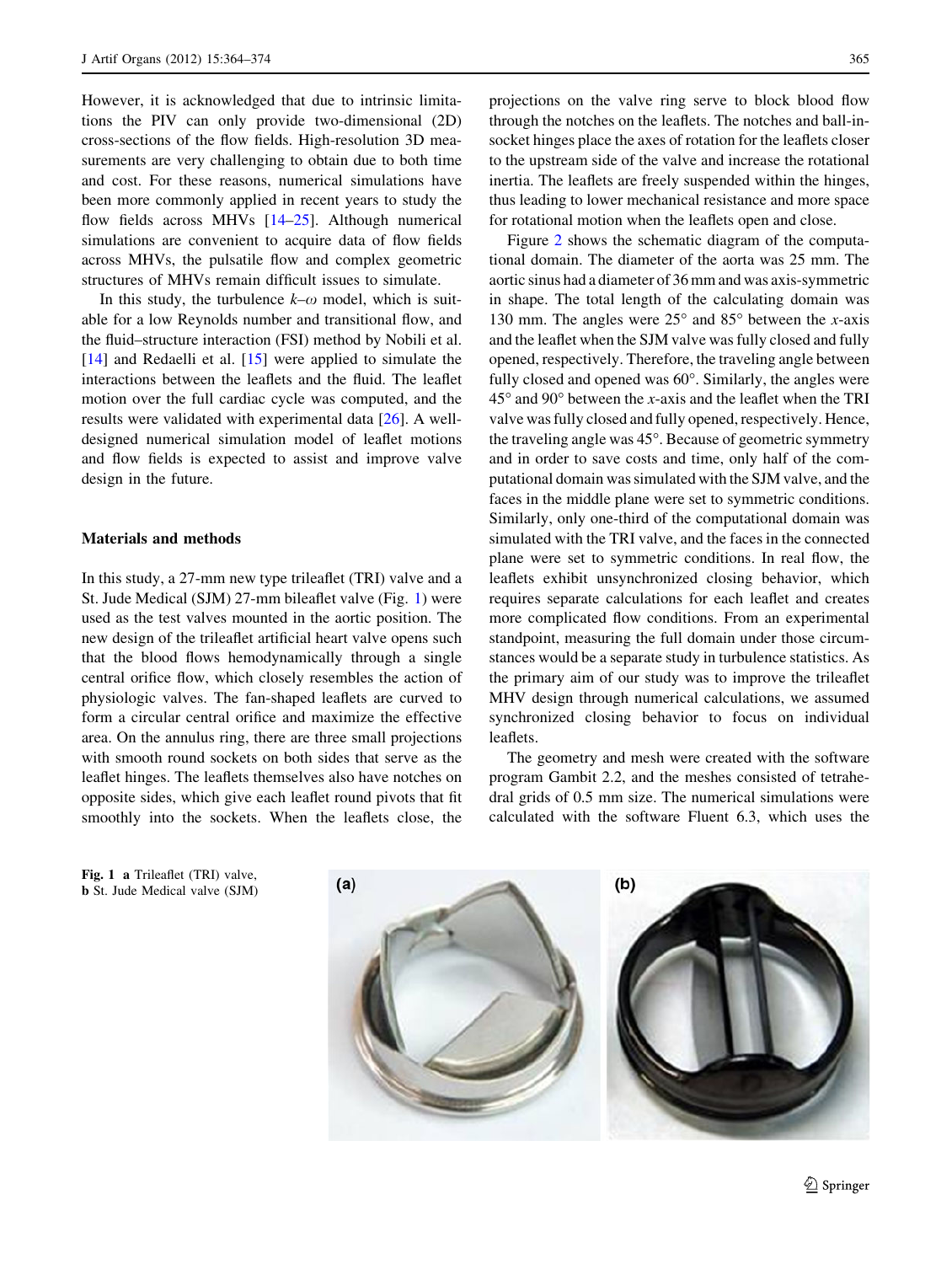<span id="page-2-0"></span>

Fig. 2 Schematic diagram of the computational domain. a SJM valve, **b** (TRI) valve.  $D = 25$  mm

finite-volume method to solve the equations of fluid dynamics. The total numbers of cells applied in the simulations were 1,383,229 for the SJM valve and 542,333 for the TRI valve. The gaps between the leaflets and between each leaflet and the valve housing could not be zero because the process of calculations would appear as error messages. Thus, the geometries of the SJM leaflet were slightly modified, and we kept a gap of 0.25 mm between the leaflet and the middle plane of symmetric conditions. Similarly, a gap of 0.25 mm was also kept between the leaflet and the valve housing. For the TRI valve, the leaflet was scaled by a factor of 0.95 and moved 0.3 mm forward to the valve housing, and the valve housing was scaled by a factor of 1.05 in order to avoid any interference during the rotational motion of the leaflet.

Inlet boundary conditions were set to a velocity inlet, and outlet boundary conditions were set to a pressure outlet based on the experimental data of the flow rate and aortic pressures, as shown in Fig. 3. The velocity of the inlet was obtained by the flow rate divided by the cross-sectional area of the inlet. Due to complex flow fields of pulsatile flow across the MHV, the standard  $k-\omega$  turbulence model that is suitable for low Reynolds number and transitional flow was applied in the simulations. In order to validate the experimental data, a heart rate of 70 bpm was used. The blood was modeled as an incompressible and Newtonian fluid with a density of  $\rho = 1.287$  g/cm<sup>3</sup> and a dynamic viscosity of 3.9 cP.



Fig. 3 Inlet and outlet boundary conditions by the aortic flow rate and pressure over a cardiac cycle for the SJM valve (a) and TRI valve (b)

In this study, the motions of the valve leaflets were simplified to rigid body rotations along the z-axis. For the fluid–structure interactions, the methods of Nobili et al.  $[14]$  $[14]$  and Redaelli et al.  $[15]$  $[15]$  were applied in the simulations. At the end of the *n*th time step, the total moment  $M_p$ acting on the leaflet due to the fluid pressures was calculated as

$$
M_p = \sum_{i=1}^{n_b} (p_i A_i n_i) \times r_i \tag{1}
$$

where  $n<sub>b</sub>$  was the number of the leaflet boundary faces,  $p_i$  was the pressure on the face, with its vector indicated with  $n_i$ ,  $A_i$  was the area of the face, and  $r_i$  was the distance from the rotation axis. The effects of shear stresses and gravity on the leaflet were not considered in Eq. (1).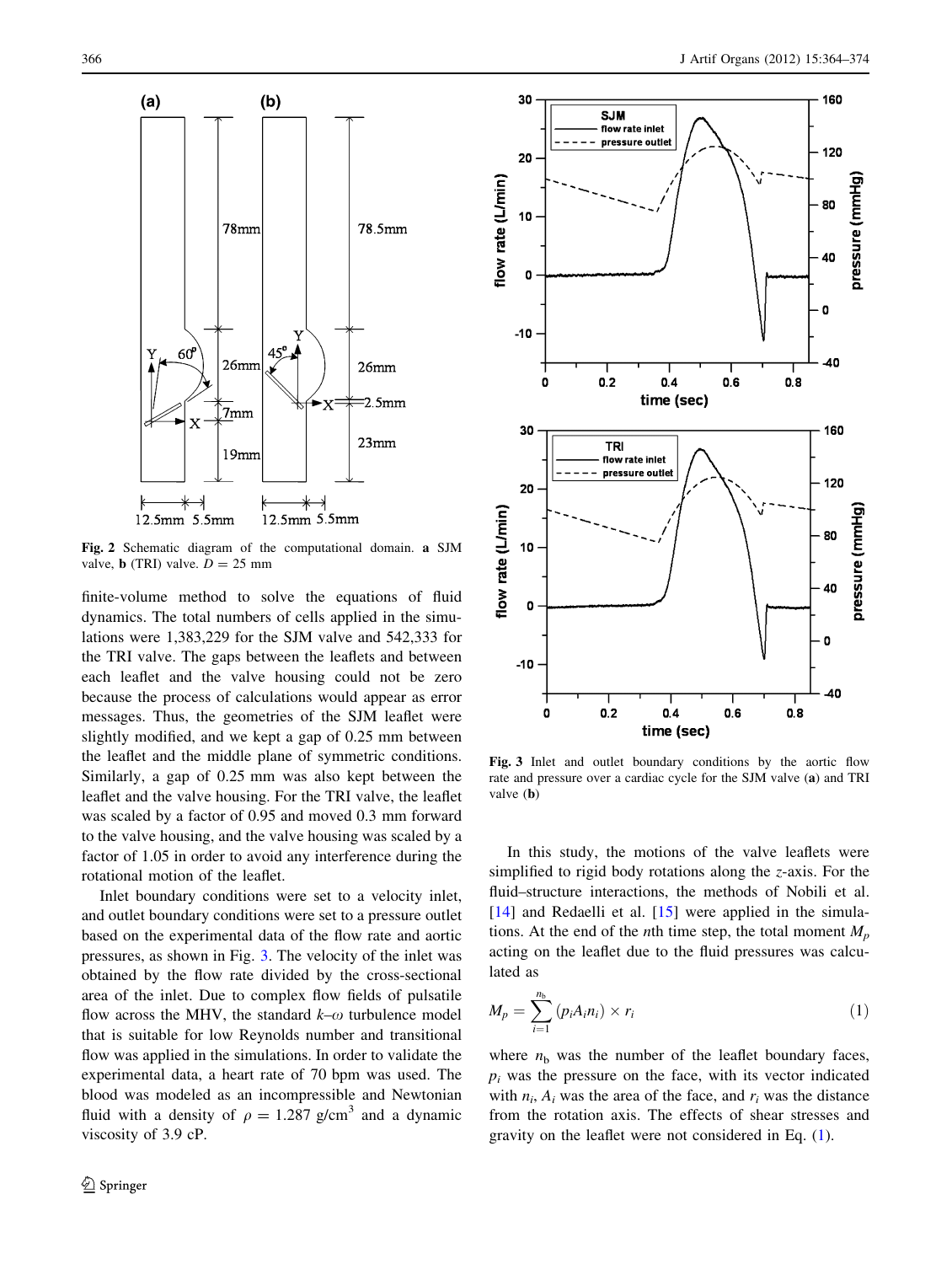<span id="page-3-0"></span>

Fig. 4 Leaflet motions over five cycles for the SJM valve (a) and TRI valve (b)

After the value of  $M_{\text{p}}$  was calculated, the angular acceleration of the leaflet at the current nth time step could be calculated as

$$
M_p = I \frac{d^2 \theta}{dt^2} \tag{2}
$$

where I was the moment of inertia of the leaflet,  $\theta$  was the rotation angle of the leaflet, t was the time, and thus  $\frac{d^2\theta}{dt^2}$  was the angular acceleration of the leaflet. Because the primary material of the SJM leaflet was pyrolytic carbon with a density of 2,230 kg/m<sup>3</sup>, the moment of inertia of the SJM leaflet was  $1.2 \times 10^{-8}$  kg m<sup>2</sup>. The primary material of the TRI leaflet was titanium with a density of  $4,507 \text{ kg/m}^3$ , so the moment of inertia of the TRI leaflet was  $9.167 \times 10^{-8}$  kg m<sup>2</sup>.



Fig. 5 Aortic flow rate and leaflet motions during the fifth cardiac cycle for the SJM (a) valve and TRI valve (b)

After the value of  $M_{\text{p}}$  was calculated, the angular acceleration of the leaflet at the next time step, or  $(n + 1)$ th step, could be calculated as

$$
\ddot{\hat{\theta}}_{n+1} = \ddot{\hat{\theta}} + w(M_{p,n}/I - \ddot{\hat{\theta}})
$$
\n(3)

where  $w$  was the under-relaxation factor, which could reduce the damping changes in the acceleration produced during each iteration. If the value of  $w$  was set extremely high, the simulation would be unstable or exhibit divergence. In this study, w was set to 0.05.

Finally, the Newmark method [[27](#page-10-0), [28\]](#page-10-0) was applied to calculate the leaflet angle at the  $(n + 1)$ -th time step as

$$
\hat{\theta}_{n+1} = \hat{\theta} + \Delta t \, \hat{\theta}_{n+1} \tag{4}
$$

$$
\theta_{n+1} = \theta + \Delta t \theta_{n} + \Delta t^{2} \ddot{\theta}_{n+1}
$$
 (5)

where  $\Delta t$  was the time step size in the simulations.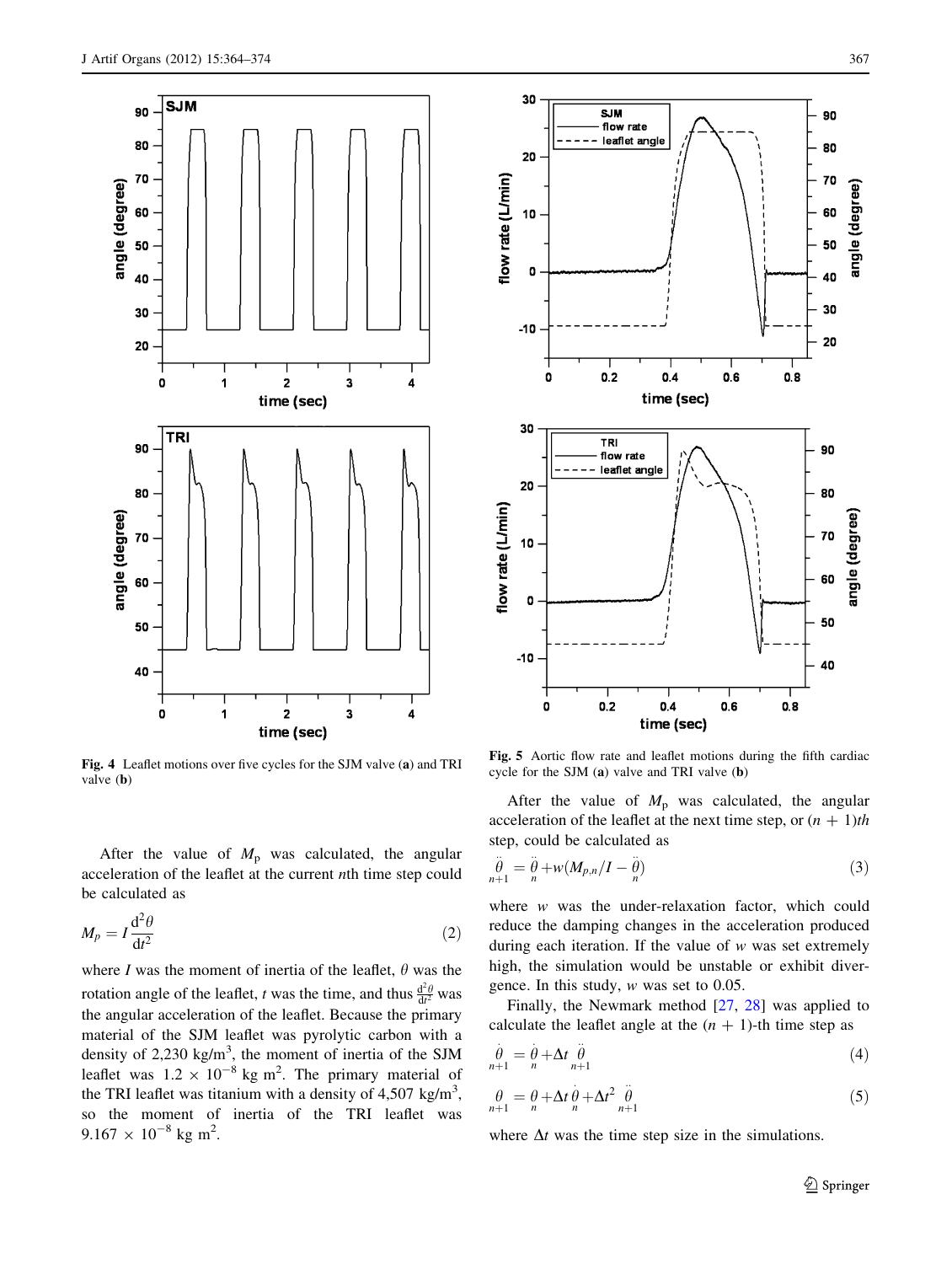<span id="page-4-0"></span>Fig. 6 Contours of velocity magnitude in the middle plane during the fifth cardiac cycle for the SJM valve (a) and TRI valve (b) at different phases, namely, fully open  $(B)$ , peak systole  $(C)$ , 60 ms after peak systole (D), start of closure process  $(E)$ , and fully closed  $(F)$ 



In this study, the time step size  $(\Delta t)$  was set to 0.1 ms, and each time step iterated 20 times for the calculations. The simulations were run in parallel on 15 Intel 2.53 GHz CPU processors with 16 GB RAM. One cardiac cycle of the simulations took about 16 h for the SJM valve and 13 h for the TRI valve. In order to reduce the influence from the initial conditions, we analyzed only the flow fields of the fifth cardiac cycle after simulations of five cardiac cycles. The leaflet angles over five cardiac cycles are shown in Fig. [4](#page-3-0).

# Results

The angles of the leaflets over time during the fifth cardiac cycle are shown in Fig. [5](#page-3-0). For the SJM valve, the leaflet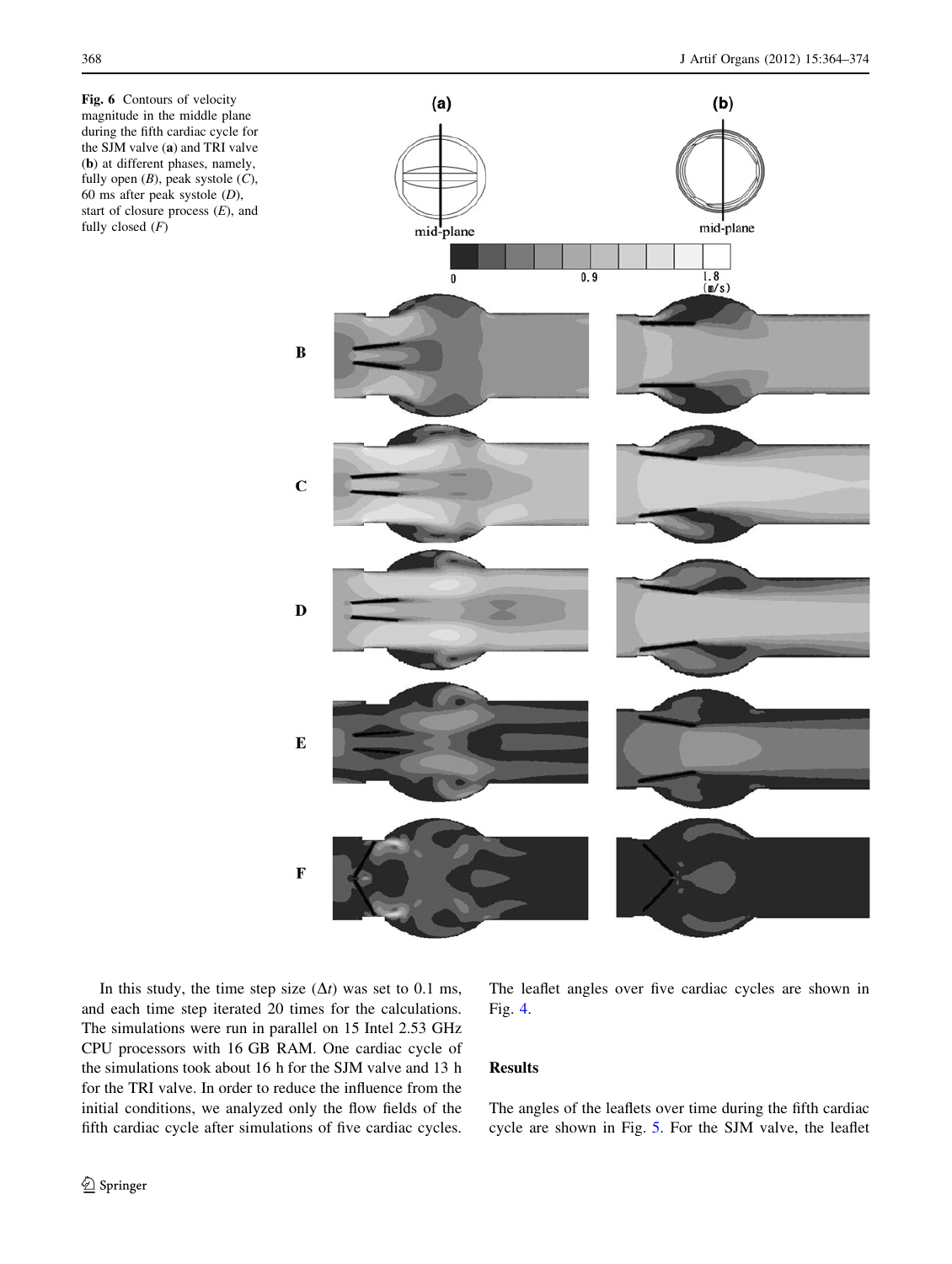| Phase         | Valve motion             | Time of experiment<br>$(ms)$ [25] | Time of<br>$CFD$ (ms) | Maximum velocity in<br>experiment $(m/s)$ [25] | Maximum velocity<br>in CFD $(m/s)$ |
|---------------|--------------------------|-----------------------------------|-----------------------|------------------------------------------------|------------------------------------|
| A             | Starting to open         | 380                               | 380                   | NA                                             | 0.13                               |
| B             | Fully open               | 440                               | 460 (437 at 80)       | 1.06                                           | 1.51(1.27)                         |
| $\mathcal{C}$ | Peak systole             | 500                               | 500                   | 1.53                                           | 1.72                               |
| D             | 60 ms after peak systole | 560                               | 560                   | 1.33                                           | 1.47                               |
| Е             | Starting to close        | 670                               | 672                   | 0.49                                           | 0.66                               |
| F             | Fully closed             | 700                               | 712                   | 0.37                                           | $5.17$ (in gap)                    |

<span id="page-5-0"></span>Table 1 Time history and the maximum velocity values of velocity for the St. Jude Medical valve during each phase

CFD Computational fluid dynamics, NA not available

started to open at 380 ms, and the leaflet angle was  $80^{\circ}$  at 437 ms. Even though the leaflet was fully opened at 460 ms and the duration of the fully opening process was about 80 ms, the final  $5^{\circ}$  of opening took more than 20 ms.

During the opening process of the SJM valve, the angular velocity of the leaflet increased to a maximum value of  $1,765^{\circ}/s$  (or  $30.8$  rad/s) at 399 ms and then decreased with time. When the opening angle of the leaflet was  $80^\circ$  and thus very close to the fully opened angle of  $85^\circ$ , the effective moment due to the axial flow on the leaflet decreased; consequently, the angular velocity also decreased to 291% and the rotation of the leaflet would be very slow. Therefore, there may be significant inaccuracies in estimating the time of the opening process. Based on this result, a reasonable estimate of the duration of SJM leaflet opening should be 57 ms.

During the closure process of the SJM valve, the leaflet started to close at 672 ms and was fully closed at 712 ms; consequently, the duration of the closing process was 40 ms. During valve closure, the angular velocity of the leaflet increased over time to the maximum value of  $8,382\%$  (or 146.3 rad/s) at the instant of full closure.

For the TRI valve, the leaflet started to open at 380 ms. During the opening process of the TRI valve, the angular velocity of the leaflet reached a maximum value of  $1,037\%$ (or 18.1 rad/s) at 414 ms and then decreased with time. After 414 ms, the effective moment from axial flow on the leaflet became smaller. At 444 ms, the leaflet was fully opened and the angular velocity was  $426^{\circ}/s$ ; hence, the duration of the fully opening process was 64 ms. After the valve was fully opened at  $90^\circ$ , the leaflet closed slightly back to  $82^{\circ}$  where it reached a temporal balance.

The leaflet of the TRI valve started to close during the closing process at 650 ms. The angular velocity of the leaflet increased to a maximum value of  $1,684^{\circ}/s$  (or 29.4 rad/s) at 701 ms and then decreased with time. At 710 ms, the leaflet was fully closed, and the angular velocity was  $1,054\%$  (or 18.4 rad/s); consequently, the duration of the entire closing process was 60 ms.

The leaflet of the TRI valve would not maintain the fully opened position after valve opening, and there was an

angle of  $8^\circ$  between the balanced position and the fully opened position. The leaflet angle of this balanced position indicated that the moment due to the jet flow across the minor orifice might push the leaflet backwards. As seen on the velocity fields, there is an obvious difference between the flow velocities on either side of the leaflet when the TRI valve is fully open, with the central orifice flow being faster than the minor orifice flow. Given the inverse relation between flow velocity and pressure, the moment produced by the minor orifice jet flow exerts enough pressure to push the leaflet back from the fully opened to the balanced position of  $8^\circ$ . In addition, when the flow rate decreased to less than 10 L/min, the leaflet started to close due to the decrease of the moment produced by the jet flow across the major orifice.

Figure [6a](#page-4-0) shows the contours of the velocity magnitude in the middle plane at selected phases (Table 1) through the fifth cardiac cycle for the SJM valve. At the peak flow phase of 500 ms, the two leaflets of the SJM valve divided the cross-sectional area into three orifices, and thus there were three jet flows. These jet flows gradually developed with time and connected downstream to become a continuous flow field. The maximum velocity was 1.72 m/s. After the leaflets closed, there were three jet flows across the gaps between two leaflets and the valve housing.

Figure [6b](#page-4-0) shows the contours of the velocity magnitude in the middle plane at selected phases during the fifth cardiac cycle for the TRI valve. At the peak flow phase of 500 ms, the leaflets divided the cross-sectional area into a major orifice and three minor orifices, and thus a central flow and three jet flows passed through the major orifice and each minor orifice, respectively. The central flow of the major orifice developed gradually and subsequently dissipated downstream of the valve with the decrease in flow rate. The maximum velocity was 1.55 m/s. After the leaflets closed, there was no apparent jet flow across the central gap between the leaflets.

Figure [7a](#page-6-0) demonstrates the contours of the vorticity magnitude in the middle plane at selected phases (Table [2\)](#page-7-0) during the fifth cardiac cycle for the SJM valve. After the leaflets started to open, vortices gradually developed with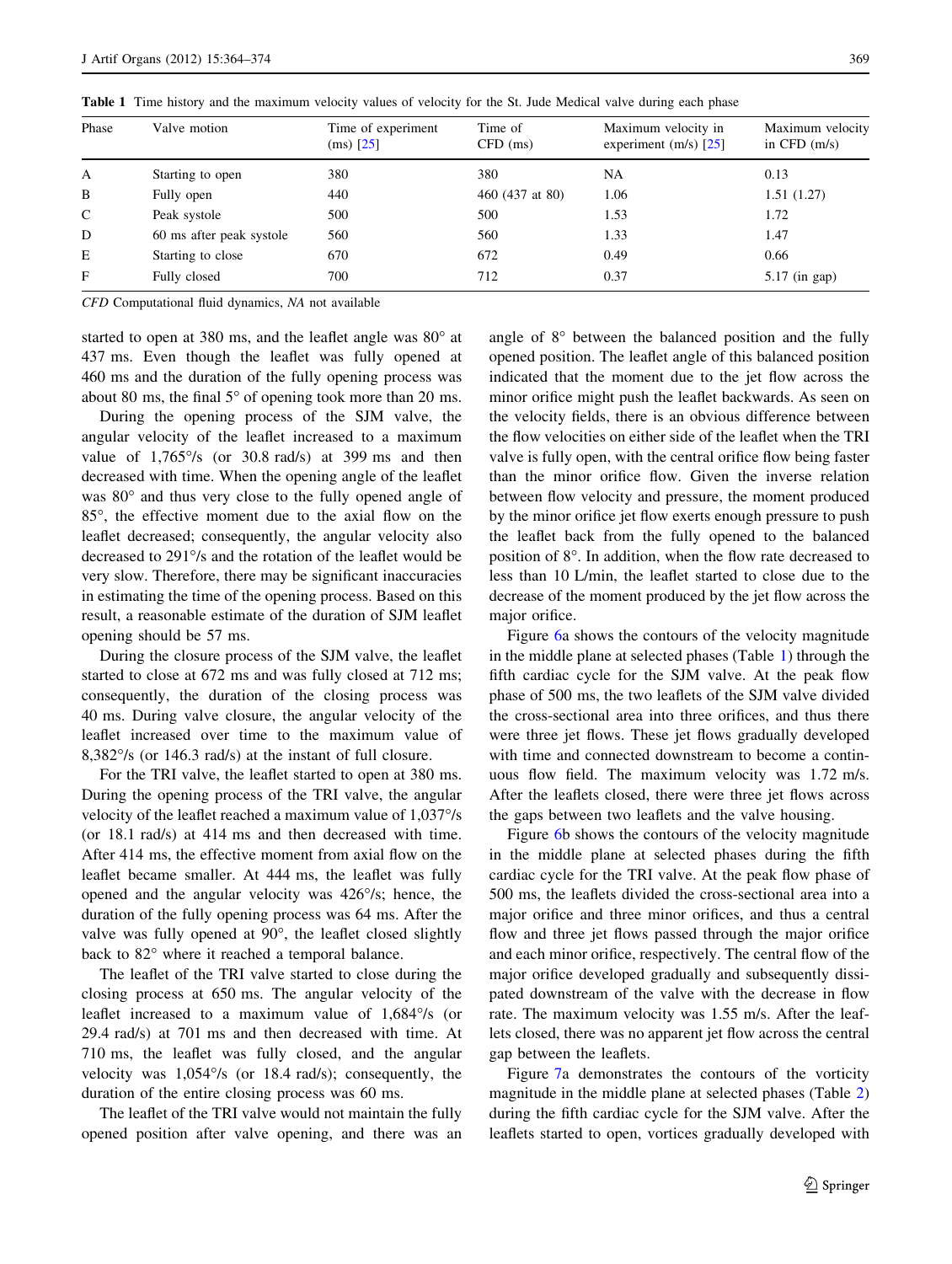<span id="page-6-0"></span>Fig. 7 Contours of vorticity magnitude in the middle plane during the fifth cardiac cycle for the SJM valve (a) and TRI valve (b) at different phases, namely, fully open  $(B)$ , peak systole  $(C)$ , 60 ms after peak systole (D), start of closure process  $(E)$ , and fully closed  $(F)$ 



time in the wake flows downstream of the leaflets and within the aortic sinus; these vortices subsequently slowly moved downstream with the jet flows. Before the leaflets started to close at 660 ms, the vortices apparently distributed downstream of the aortic sinus. During the closing process of the leaflets, the vortices distributed near the orifices of the leaflets. After the leaflets fully closed, there were obvious vortices with three jet flows across the gaps between the two leaflets and the valve housing. The maximum vorticity magnitude was approximately  $800 s^{-1}$ during the opening process and  $1400 \text{ s}^{-1}$  after the leaflets closed.

Figure 7b illustrates the contours of the vorticity magnitude in the middle plane at selected phases during the fifth cardiac cycle for the TRI valve. After the leaflets began to open, vortices gradually developed over time at the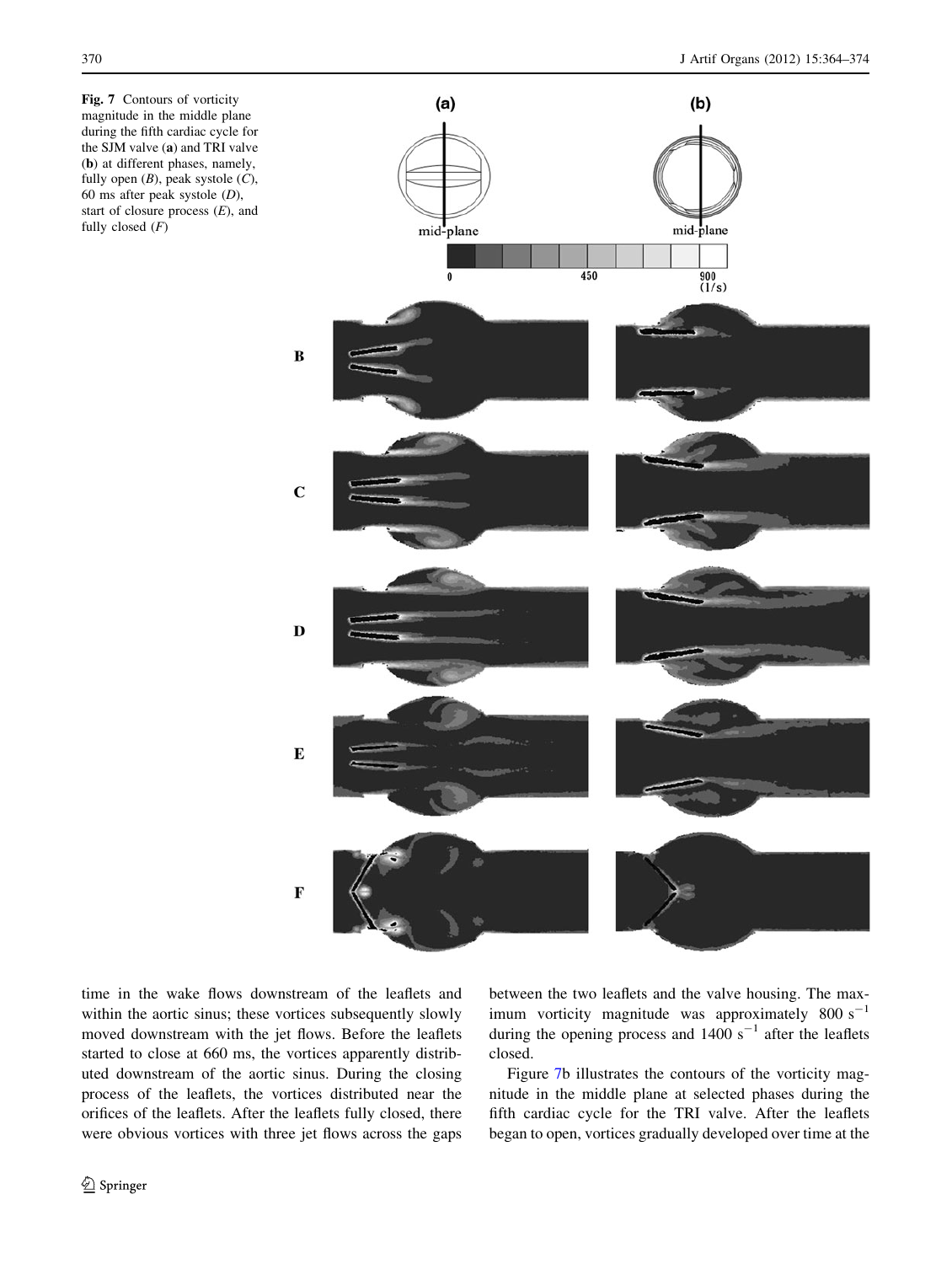| Phase         | Valve motion             | Time of experiment<br>$(ms)$ [25] | Time of<br>$CFD$ (ms) | Maximum velocity in<br>experiment $(m/s)$ [25] | Maximum velocity<br>in CFD $(m/s)$ |
|---------------|--------------------------|-----------------------------------|-----------------------|------------------------------------------------|------------------------------------|
| A             | Starting to open         | 380                               | 380                   | <b>NA</b>                                      | 0.07                               |
| B             | Fully open               | 450                               | 444                   | 1.56                                           | 1.08                               |
| $\mathcal{C}$ | Peak systole             | 500                               | 500                   | 2.09                                           | 1.55                               |
| D             | 60 ms after peak systole | 560                               | 560                   | 1.69                                           | 1.26                               |
| E             | Starting to close        | 650                               | 650                   | 0.91                                           | 0.60                               |
| $\mathbf{F}$  | Fully closed             | 700                               | 710                   | 0.45                                           | $0.68$ (in gap)                    |

<span id="page-7-0"></span>Table 2 Time history and the maximum velocity values for the trileaflet valve during each phase

wake flows downstream of the leaflets and in the aortic sinus. These vortices slowly combined together, and the whole aortic sinus subsequently was filled with vortices. When the leaflets started to close, these vortices re-distributed near the central flow across the major orifice. After the leaflets fully closed, there was no obvious vortex on both sides of the central flow across the central gap. The maximum vorticity magnitudes were approximately  $1,100 \text{ s}^{-1}$ during opening and  $1,200$  s<sup>-1</sup> after the leaflets closed.

In order to compare the results from the numerical model and experimental data, six phases were selected, as shown in Table [1](#page-5-0) for the SJM valve and Table 2 for the TRI valve. The maximum velocities during each phase were similar in magnitude with the results of the experiments. However, at the phase of full valve closure, the maximum velocity within the gap suddenly spiked due to the decrease of cross-sectional area.

# Discussion

For the SJM valve, the motions of opening and closing took 57 and 40 ms, respectively; in comparison, the motions of opening and closing for the TRI valve took 64 and 60 ms, respectively. This difference indicates that the opening and closing processes were more time-consuming for the TRI valve than the SJM valve, especially in terms of the duration of valve closure. Because the traveling angles were  $60^{\circ}$  for the SJM valve and  $45^{\circ}$  for the TRI valve, the closing velocity of the TRI valve was slower than that of the SJM valve.

The rotational radii were about 10 mm for the SJM valve and 13 mm for the TRI valve. At the instant of valve closure, the angular velocity of the SJM valve was 146.3 rad/s, while that of the TRI valve was merely 18.4 rad/s. Based on these data, the tip velocity of the leaflet of the SJM valve was approximately 1.46 m/s, while that of the TRI valve was only 0.24 m/s.

The different closing velocities of the leaflets between these two valves can be explained by the mechanisms of valve closure. When the SJM valve was fully opened, there

was an angle of  $5^\circ$  between the valve leaflets and the flow. As the flow decreased, the reverse flow due to the pressure gradient between the aorta and the left ventricle pushed the leaflets to close. The mechanism of the TRI valve closure was quite different. Because the angle between the leaflets and the direction of the axial flow was almost zero when the TRI valve was fully opened, the reverse flow could not effectively contribute to push the leaflets to close. Thus, the leaflets were mainly pushed by the vortices in the aortic sinus, resulting in the TRI valve starting to close much earlier than the SJM valve.

Bellhouse and Talbot [\[29](#page-10-0)] studied the closure mechanism of the human aortic valve, and their results indicate that there is a vortex within each aortic sinus and that these vortices would benefit from the closure of the valve leaflets. Three-quarters of the valve's closure was accomplished during forward flow, with very little reverse flow required to seal it. The same kind of closure mechanism occurred with the TRI valve in this study (Fig. [8\)](#page-8-0).

The leaflets' closing behavior was considered to be an important factor in MHV cavitation [\[30](#page-10-0)]. Lee et al. [[31\]](#page-10-0) used six different kinds of monoleaflet and bileaflet valves that were mounted in the mitral position in an electrohydraulic total artificial heart. Their results show that the closing velocity of the bileaflet valves is slower than that of the monoleaflet valves. These researchers found that cavitation bubbles were concentrated on the edge of the valve stop and along the leaflet tip, and thus it was established that squeeze flow holds the key to MHV cavitation. Cavitation intensity also increases with an increase in the valve closing velocity and the valve stop area.

Li et al. [\[26](#page-10-0)] measured the opening and closing time with the axis-symmetric aortic sinus. Two leaflets of the SJM valve took  $60.5 \pm 2.6$  and  $59.8 \pm 2.4$  ms, respectively, during the opening phase, and the results of the simulation in this study was 57 ms. During the closing phase, two leaflets of the SJM valve took  $30.1 \pm 2.2$  and  $29.7 \pm 3.1$  ms to close, and the results of this simulation was 40 ms. These results indicate that the results of the cost-time by numerical simulations were slightly overestimated and that the real angular velocities of the SJM valve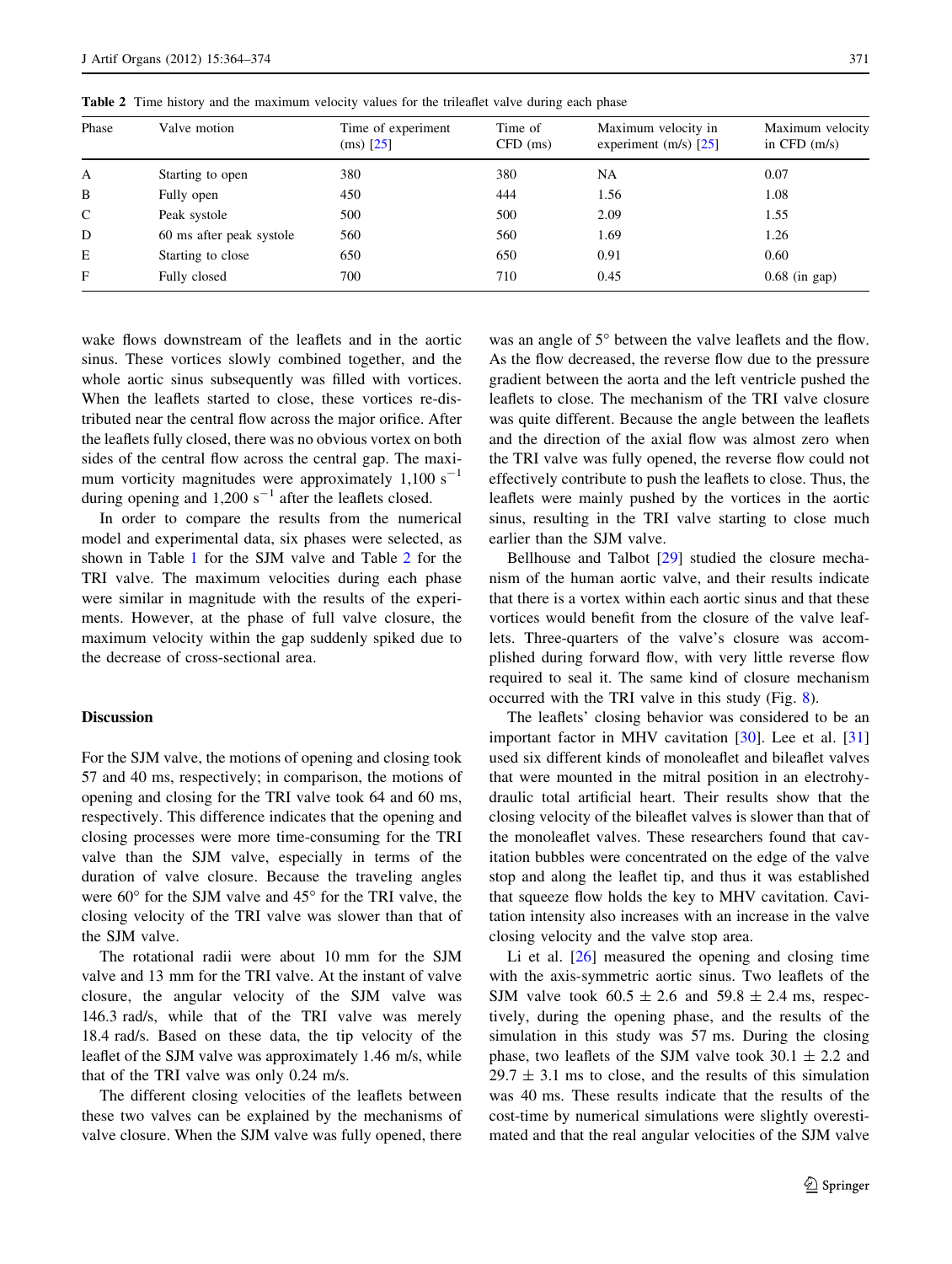<span id="page-8-0"></span>Fig. 8 Velocity profiles in the plane of the middle of the leaflet during the fifth cardiac cycle for the SJM valve (a) and TRI valve (b) at different phases, namely, fully open  $(B)$ , peak systole  $(C)$ , 60 ms after peak systole (D), start of closure process  $(E)$ , and fully closed  $(F)$ 

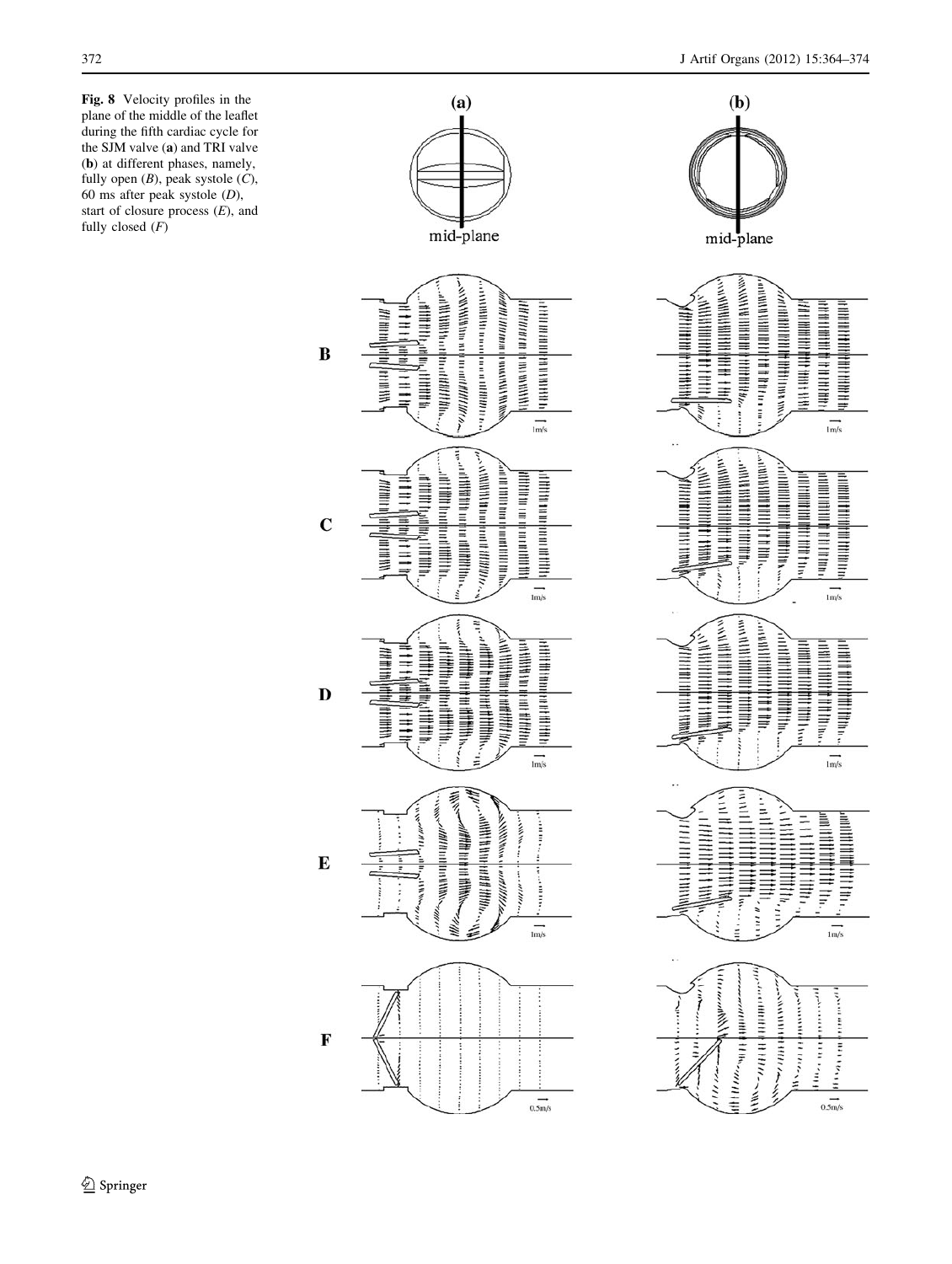should be larger than the simulations. As already mentioned, because of error messages during the calculation process, we slightly modified the geometries of the SJM leaflet, maintaining a gap of 0.25 mm between the leaflet and the middle plane of symmetry conditions. The size of this gap was much larger than the actual gap size, which was approximately 1.118  $\mu$ m [[14\]](#page-10-0), and undoubtedly there would be limitations to creating meshes of 1 µm in size to run the simulation. In addition, the effects of shear stresses and gravity on the leaflet were not considered in Eq. [\(1](#page-2-0)). Based on these limitations in our study, the moments on the leaflets might be underestimated and the leaflets might rotate slower than the experimental results.

According to Li et al. [[26\]](#page-10-0), three leaflets of the TRI valve took 55.7  $\pm$  6.8, 59.9  $\pm$  7.4, and 62.4  $\pm$  7.8 ms during the opening phase, and the results of the simulation in this study was 64 ms. During the closing phase, three leaflets of the TRI valve took 43.1  $\pm$  3.7, 42.6  $\pm$  2.5, and 43.3  $\pm$  4.2 ms to close, and the results of the simulation was 60 ms. Similarly, the results of the cost-time by the numerical simulations were a little overestimated, and the real angular velocities should be larger than the simulations.

Nobili et al. [\[14](#page-10-0)] modeled the aortic sinus as three semispheres. Their experimental results showed that the closing time of the SJM valve was  $33.24 \pm 5.8$  ms and their numerical result was 34 ms. These results are very similar to ours.

Lu et al. [[12\]](#page-10-0) simulated the aortic sinus as three semispheres, which obviously presents a different geometry than our axis-symmetric simulation. Their experimental results indicated that the opening and closing time of the SJM valve was  $48 \pm 2$  and  $30 \pm 5$  ms, respectively. These results were similar to the simulations in our study, which can be explained by the fact that the SJM valve relies on reverse flow to close and is not appreciably affected by the sinus geometry. Regarding the TRI valve in the previous study, the opening time was  $50 \pm 8$  ms but the closing time was  $80 \pm 7$  ms, which was much longer than the simulation in our study. The closure behavior of the TRI valve is affected by the recirculating vortex that forms within the aortic sinus; thus, the different geometries between three semi-spheres and an axis-symmetric sinus may be contributing to these differences in closing time. In addition, we speculate that the orientation of both SJM and TRI valves within a sinus formed by three semispheres, and therefore the orientation of individual leaflets, can affect the closing behavior. We applied an axissymmetric sinus to avoid the influences of this geometry, but we also recognize that the interactions between the geometry and valve orientation will require further investigation.

Li et al. [\[26](#page-10-0)] measured the flow fields across the SJM valve by digital particle image velocimetry with an in vitro pulsatile mock circulatory loop system with axis-symmetric aortic sinus. Their results indicated the maximum velocity was approximately 1.53 m/s at peak flow phase; this value is similar to the simulation in this study. For the TRI valve, the maximum velocity was approximately 2.09 m/s, but the position of the maximum velocity was far away downstream of the valve, and the larger velocity might be produced by the narrowed aortic sinus. For the flow fields in the aortic sinus, the maximum velocity was approximately 1.6 m/s, and this value is very close to the results of our simulations.

Because of the different kinds of materials of these two valves, the moment of inertia of the TRI leaflet was much larger than that of the SJM leaflet. In addition, because the gap size of 0.25 mm was applied in this simulation for the SJM valve, which was much larger than the real gap size of approximately  $1.118 \mu m$ , it should be possible to improve still further the flow fields in the gaps and the hinge.

According to the results of previous simulations, the time-step size also affects the accuracy of the simulations. Although the trajectories of the leaflet motions were similar, the timing would be closer to the experimental results if the time-step size was set to a smaller value. However, the cost-time for the simulations was also proportional to the time-step size. Based on these factors, we set the timestep size in the range of 0.01–0.05 ms.

In addition, the lack of experimental data accounting for different geometries of aortic sinuses, especially for the TRI valve and flow fields upstream of the valves, make it difficult to validate the results of these numerical simulations.

#### **Conclusions**

In terms of leaflet opening and closing times and the times corresponding to the flow rate, the results of the simulations in this study are very similar to those reported previously. At peak flow phase, the distributions of velocity and vorticity also matched the values of the experiments, indicating that the results of the simulations were accurate in substance. Since the turbulence model was applied to solve turbulence flow and the boundary conditions were also simplified to ideal conditions, the variance in this study should be negligible.

Both the opening and closing times were longer for the TRI valve than for the SJM valve, and this phenomenon matched the results of prior experiments. The leaflets of the TRI valve would start to close earlier due to the vortices in the aortic sinus, and this closure mechanism certainly followed the concept of the design for the TRI valve. The slower leaflet motions during valve closure might effectively reduce occurrences of cavitation and risk of damage to red blood cells.